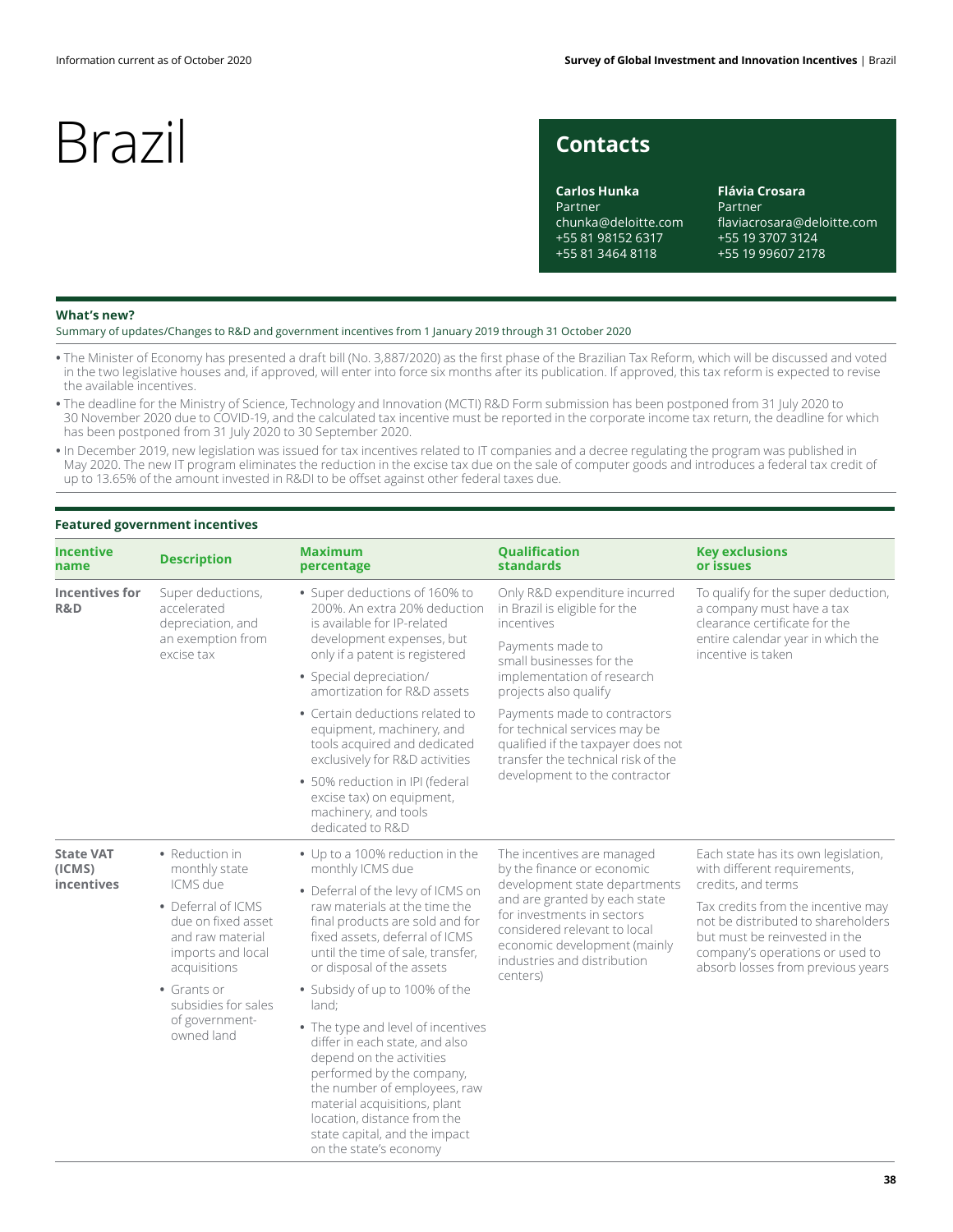## **Contacts**

**Carlos Hunka** Partner chunka@deloitte.com +55 81 98152 6317 +55 81 3464 8118

**Flávia Crosara** Partner flaviacrosara@deloitte.com +55 19 3707 3124 +55 19 99607 2178

## **Featured government incentives (continued)**

| <b>Incentive</b><br>name                           | <b>Description</b>                                                        | <b>Maximum</b><br>percentage                            | <b>Qualification</b><br><b>standards</b>                                                                                                                                                                                                                                                                                                                                | <b>Key exclusions</b><br>or issues                                                                                                                                                                                                                                                                                                               |
|----------------------------------------------------|---------------------------------------------------------------------------|---------------------------------------------------------|-------------------------------------------------------------------------------------------------------------------------------------------------------------------------------------------------------------------------------------------------------------------------------------------------------------------------------------------------------------------------|--------------------------------------------------------------------------------------------------------------------------------------------------------------------------------------------------------------------------------------------------------------------------------------------------------------------------------------------------|
| 75% corporate<br>income<br>tax (IRPJ)<br>reduction | Reduction in IRPI<br>and non-refundable<br>surcharges due for 10<br>years | 75% reduction in the company's<br><b>IRPI</b> liability | Investment in the establishment,<br>expansion, or modernization of<br>projects in the infrastructure,<br>tourism, agribusiness,<br>informatics, and industry<br>sectors in the north and<br>northeast regions of Brazil, plus<br>a list of specific least developed<br>196 municipalities in the<br>northern region of the states of<br>Minas Gerais and Espírito Santo | In January 2019, the government<br>extended the deadline for<br>companies to apply for the IRPJ<br>reduction to 31 December 2023.<br>To qualify, the company must have<br>an investment project, or one<br>in progress as of 2023 and the<br>application for benefits must be<br>submitted and approved by the<br>government by 31 December 2023 |
|                                                    |                                                                           |                                                         |                                                                                                                                                                                                                                                                                                                                                                         | Tax credits from the incentive may<br>not be distributed to shareholders,<br>but must be reinvested in the<br>company's operations or used to<br>absorb losses from previous years                                                                                                                                                               |

## **Technology, Media & Telecom Financial Services**  $\bullet$ Telecom, Media & Entertainment **Banking & Capital Markets** Banking & Capital Markets Technology **Insurance** Insurance **Consumer Investment Management Investment Management**  $\bullet$ Consumer Products **Consumer Products Real Estate** Retail, Wholesale & Distribution **Life Sciences & Health Care**  $\bullet$ Automotive **Health Care**  $\bullet$  $\bullet$ Transportation, Hospitality & Services **Life Sciences** Life Sciences **Energy, Resources & Industrial Government & Public Services**  $\bullet$ Power & Utilities **Health & Social Care** Mining & Metals **Defense, Security & Justice**  $\bullet$ Oil, Gas, & Chemicals Civil Government  $\bullet$  $\bullet$ Industrial Products & Construction **International Donor Organizations** International Donor Organizations Transport

## **Industries most often affected by government incentives in country**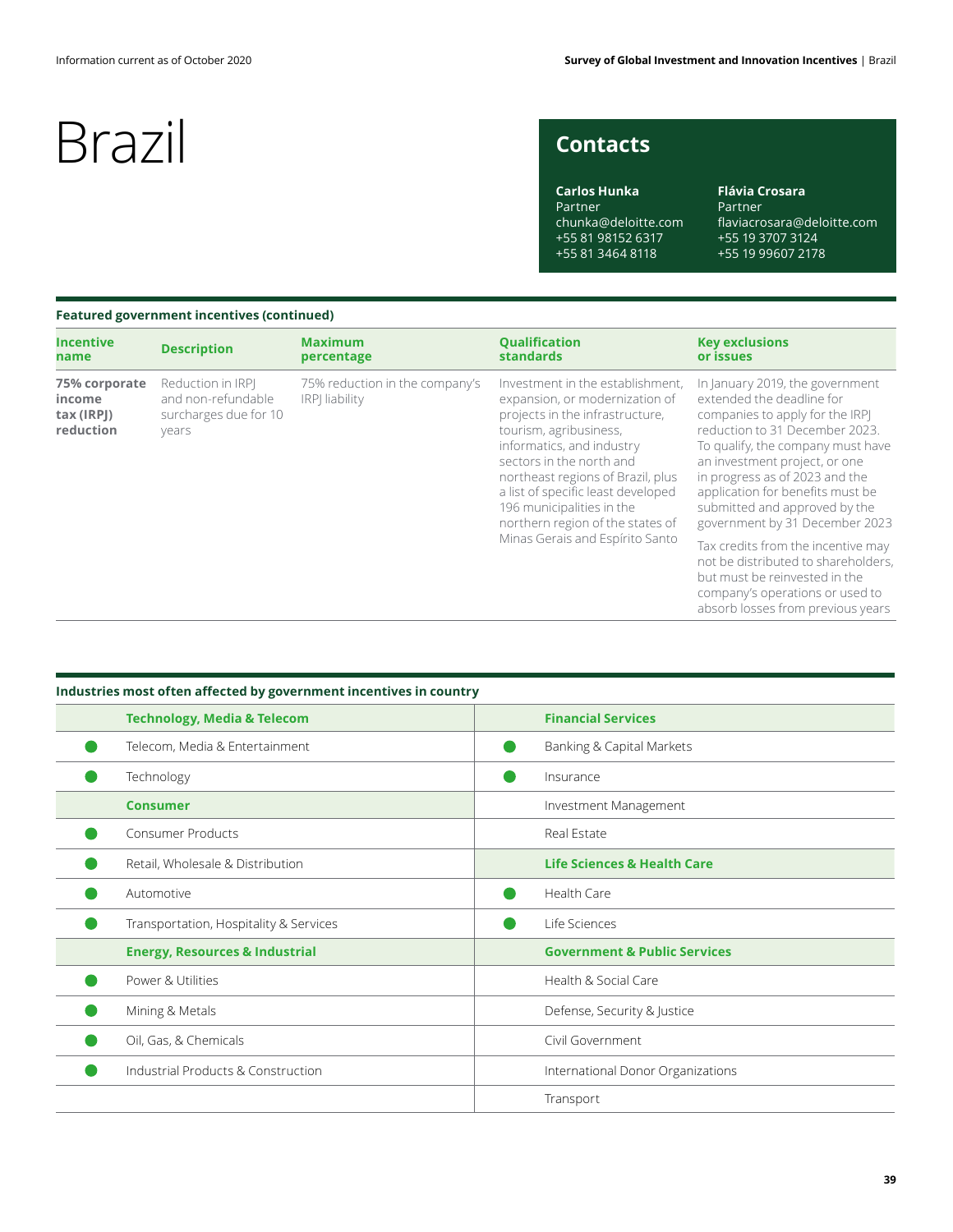## **Contacts**

**Carlos Hunka** Partner chunka@deloitte.com +55 81 98152 6317 +55 81 3464 8118

**Flávia Crosara** Partner flaviacrosara@deloitte.com +55 19 3707 3124 +55 19 99607 2178

| <b>Type</b>                                                           | <b>National</b><br>incentive? | State,<br>provincial,<br>regional<br>or local<br>incentives? <sup>1</sup> | <b>Filing</b><br>deadlines<br>imposed? | Is the claim<br>made in<br>advance or<br>arrears? <sup>2</sup> | <b>Nature of</b><br>incentive                                                                                                                                                                                                                                                                                                                       | <b>Maximum benefit</b><br>available to large<br>enterprises                                                                                                                                                                                                                                                                                                                      | <b>Maximum benefit</b><br>available to small<br>and medium-sized<br>enterprises                                                                                                                                                                                                                                                                                                  |
|-----------------------------------------------------------------------|-------------------------------|---------------------------------------------------------------------------|----------------------------------------|----------------------------------------------------------------|-----------------------------------------------------------------------------------------------------------------------------------------------------------------------------------------------------------------------------------------------------------------------------------------------------------------------------------------------------|----------------------------------------------------------------------------------------------------------------------------------------------------------------------------------------------------------------------------------------------------------------------------------------------------------------------------------------------------------------------------------|----------------------------------------------------------------------------------------------------------------------------------------------------------------------------------------------------------------------------------------------------------------------------------------------------------------------------------------------------------------------------------|
| <b>Innovation</b>                                                     |                               |                                                                           |                                        |                                                                |                                                                                                                                                                                                                                                                                                                                                     |                                                                                                                                                                                                                                                                                                                                                                                  |                                                                                                                                                                                                                                                                                                                                                                                  |
| <b>Research &amp;</b><br>development<br>(R&D)                         |                               |                                                                           |                                        | National:<br>Arrears<br>Local: No                              | Super deductions<br>and accelerated<br>depreciation on total<br>R&D expenditure<br>for companies<br>meeting certain<br>requirements.<br>Qualifying R&D<br>expenditure<br>includes wages,<br>salaries, raw<br>materials, and<br>certain payments<br>made to third<br>parties that are<br>directly attributable<br>to the conduct of<br>qualified R&D | Super deduction<br>of between 160%<br>and 180% (a benefit<br>of 20.4%-27.2%<br>of qualified R&D<br>expenditure). An extra<br>20% deduction is<br>allowed for qualifying<br>costs incurred in<br>developing a patent<br>that is registered.<br>100% accelerated<br>depreciation is<br>allowed on machinery,<br>equipment,<br>instruments, and<br>intangibles purchased<br>for R&D | Super deduction<br>of between 160%<br>and 180% (a benefit<br>of 20.4%-27.2%<br>of qualified R&D<br>expenditure). An extra<br>20% deduction is<br>allowed for qualifying<br>costs incurred in<br>developing a patent<br>that is registered.<br>100% accelerated<br>depreciation is<br>allowed on machinery,<br>equipment,<br>instruments, and<br>intangibles purchased<br>for R&D |
| <b>R&amp;D</b> grant<br>(national):<br>Tax credit for<br>IT companies | $\blacksquare$                |                                                                           |                                        | Advance                                                        | Tax credit (available<br>until 2029) for<br>companies that<br>develop or produce<br>certain IT goods<br>and services and<br>invest at least 4%<br>in R&D activities                                                                                                                                                                                 | Credit of up to 13.65%<br>of qualifying R&D<br>expenditure according<br>to site location<br>for technologies<br>developed in Brazil                                                                                                                                                                                                                                              | Credit of up to 13.65%<br>of qualifying R&D<br>expenditure according<br>to site location<br>for technologies<br>developed in Brazil                                                                                                                                                                                                                                              |
| <b>Rotal 2030</b><br><b>Incentives</b>                                | $\blacksquare$                |                                                                           |                                        | Advance                                                        | Tax incentives<br>for automotive<br>industry                                                                                                                                                                                                                                                                                                        | Additional income<br>tax deduction (equal<br>to 34% of 30%-45%<br>of qualifying R&D<br>expenditure), import<br>duty exemptions,<br>and a 1% or 2% IPI<br>reduction on certain<br>vehicles                                                                                                                                                                                        | Additional income<br>tax deduction (equal<br>to 34% of 30%-45%<br>of qualifying R&D<br>expenditure), import<br>duty exemptions,<br>and a 1% or 2% IPI<br>reduction on certain<br>vehicles                                                                                                                                                                                        |

Notes:

1. Green means that this incentive is currently in effect. Yellow means that the incentive has limited applicability, i.e., the requirements for this incentive limit its value to most companies. Red means that there is no incentive.

. If the response is advance, this means that the government must approve the award of the incentive prior to the commencement/completion of the project/activity.<br>If the response is arrears, this means that the award of th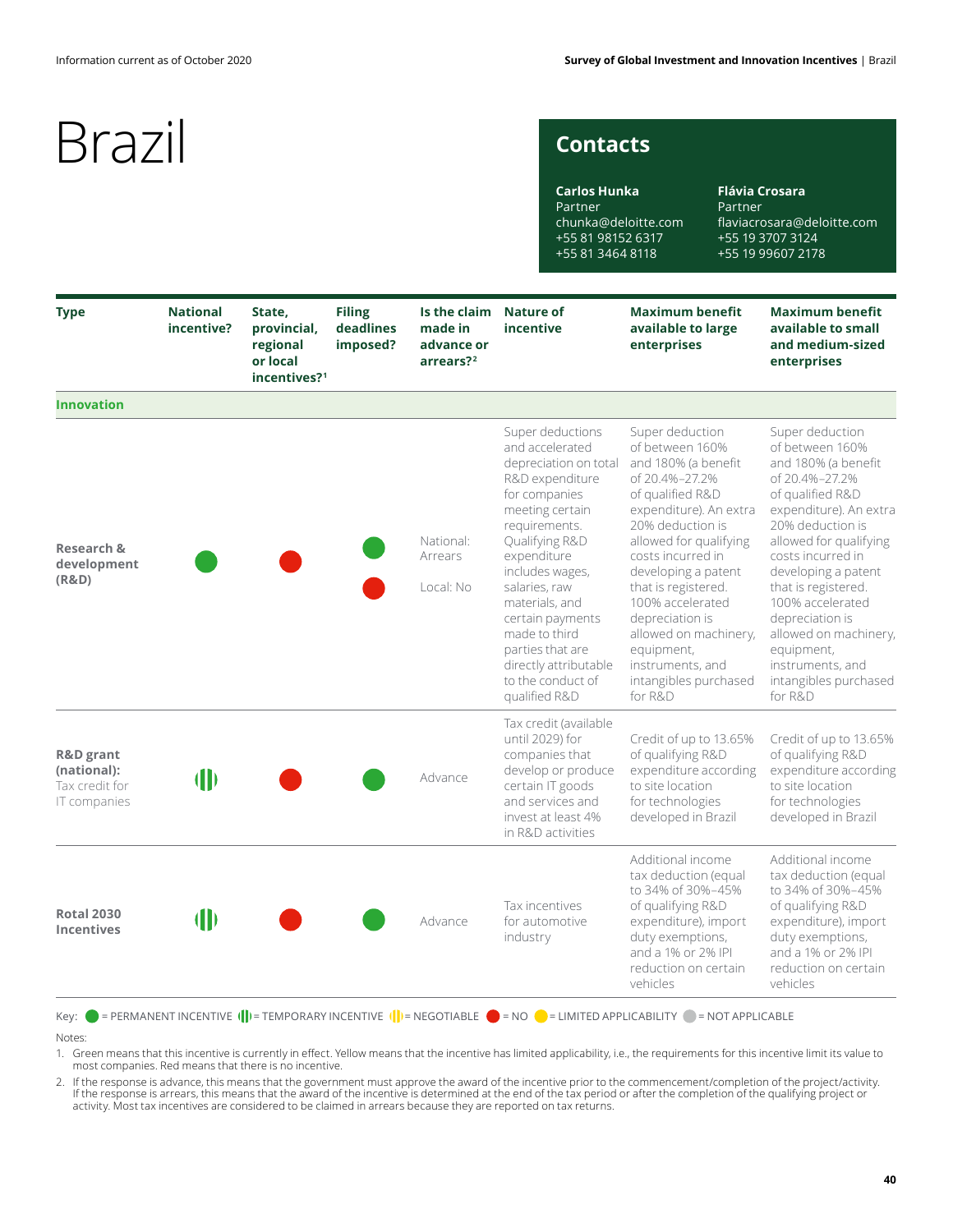## **Contacts**

**Carlos Hunka** Partner chunka@deloitte.com +55 81 98152 6317 +55 81 3464 8118

**Flávia Crosara** Partner flaviacrosara@deloitte.com +55 19 3707 3124 +55 19 99607 2178

| <b>Type</b>                                                                                                  | <b>National</b><br>incentive? | State,<br>provincial,<br>regional<br>or local<br>incentives? <sup>1</sup> | <b>Filing</b><br>deadlines<br>imposed?              | Is the<br>claim<br>made in<br>advance or<br>arrears? <sup>2</sup> | <b>Nature of</b><br>incentive                                                                                                                                                                                                                                                               | <b>Maximum</b><br>benefit<br>available to<br>large<br>enterprises                                                          | <b>Maximum</b><br>benefit available<br>to small and<br>medium-sized<br>enterprises                                         |
|--------------------------------------------------------------------------------------------------------------|-------------------------------|---------------------------------------------------------------------------|-----------------------------------------------------|-------------------------------------------------------------------|---------------------------------------------------------------------------------------------------------------------------------------------------------------------------------------------------------------------------------------------------------------------------------------------|----------------------------------------------------------------------------------------------------------------------------|----------------------------------------------------------------------------------------------------------------------------|
| <b>Investment</b>                                                                                            |                               |                                                                           |                                                     |                                                                   |                                                                                                                                                                                                                                                                                             |                                                                                                                            |                                                                                                                            |
| Capex:<br>Ex tariff regime<br>for imports<br>of capital,<br>computers, and<br>telecommunica-<br>tions assets | $\blacksquare$                |                                                                           |                                                     | Advance                                                           | Temporary reduction of<br>import duty on goods<br>classified as capital, data and<br>telecommunications assets<br>in the Mercosur Harmonized<br>Tariff Schedule, and that do<br>not have a locally produced<br>counterpart. All the current<br>regimes are valid through<br>December 2021   | Temporary<br>reduction of<br>import duty to<br>2% or 0%                                                                    | Temporary<br>reduction of<br>import duty to<br>2% or 0%                                                                    |
| Capex:<br>Corporate<br>income tax<br>reduction for<br>projects in<br>north/northeast<br>regions              | $\blacksquare$                |                                                                           | Project must<br>be submitted by<br>31 December 2023 | Advance                                                           | 75% corporate income<br>tax (IRPJ) reduction for<br>companies with capex<br>investments in the north and<br>northeast regions of Brazil,<br>the state of Mato Grosso,<br>and part of the states of<br>Espirito Santo and Minas<br>Gerais and that operate in<br>specific economic sectors   | 75% reduction<br>in IRPJ and<br>non-refundable<br>surcharges due on<br>operating profit,<br>granted for a 10-<br>year term | 75% reduction<br>of IRPI and<br>non-refundable<br>surcharges due on<br>operating profit,<br>granted for a 10-<br>year term |
| Capex:<br>Corporate<br>income tax<br>reinvestment<br>for projects in<br>north/northeast<br>regions           | $\blacksquare$                |                                                                           | Project must<br>be submitted by<br>31 December 2023 | Advance                                                           | 30% corporate income<br>tax (IRP) reinvestment<br>for companies with capex<br>investments in the north and<br>northeast regions of Brazil,<br>the state of Mato Grosso,<br>and part of the states of<br>Espirito Santo and Minas<br>Gerais and that operate in<br>specific economic sectors | 30% reduction<br>in IRPJ and<br>non-refundable<br>surcharges due on<br>operating profit                                    | 30% reduction<br>in IRPJ and<br>non-refundable<br>surcharges due on<br>operating profit                                    |
| Capex:<br>REIDI special<br>incentive regimes                                                                 |                               |                                                                           |                                                     | Advance                                                           | Suspension of PIS and<br>COFINS on acquisitions<br>(imports as well as domestic<br>acquisitions) of machinery,<br>devices, equipment, and<br>services for infrastructure                                                                                                                    | PIS and Cofins<br>suspension<br>(approximately<br>9.25% of qualifying<br>investment)                                       | PIS and Cofins<br>suspension<br>(approximately<br>9.25% of qualifying<br>investment)                                       |
| Capex:<br>State VAT (ICMS)<br>incentives                                                                     |                               | $\mathbf{\Vert}$                                                          |                                                     | Advance                                                           | ICMS incentives for qualifying<br>capex investments. Eligibility<br>and amounts vary from<br>state to state, depending<br>on location, type of activity,<br>economic segment,<br>number of employees, R&D<br>investment, and other factors                                                  | Up to 100%<br>reduction of<br>ICMS/VAT due<br>on sales                                                                     | Up to 100%<br>reduction of<br>ICMS/VAT due<br>on sales                                                                     |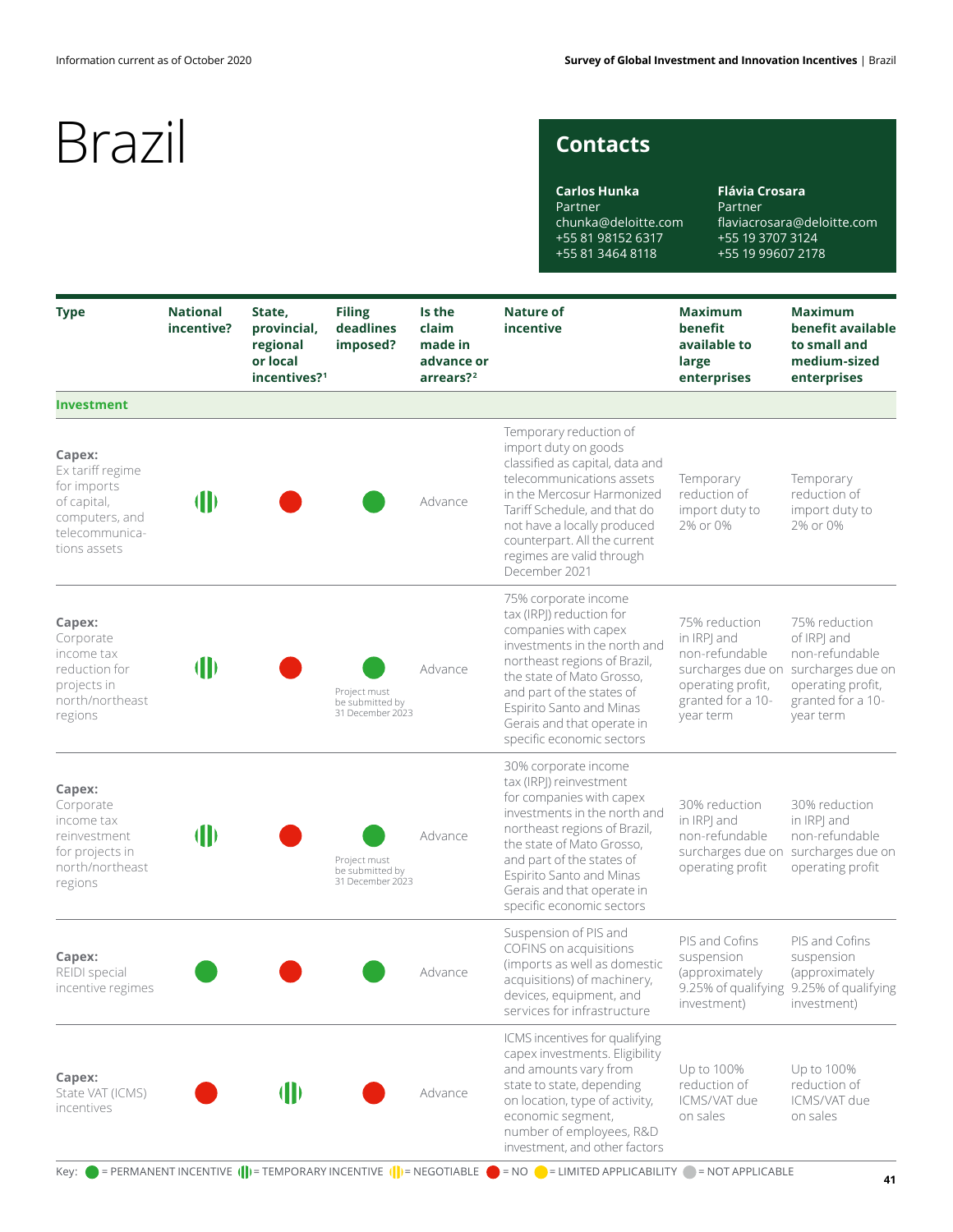## **Contacts**

**Carlos Hunka** Partner chunka@deloitte.com +55 81 98152 6317 +55 81 3464 8118

**Flávia Crosara** Partner flaviacrosara@deloitte.com +55 19 3707 3124 +55 19 99607 2178

| <b>Type</b>                                                 | <b>National</b><br>incentive? | State,<br>provincial,<br>regional<br>or local<br>incentives? <sup>1</sup> | <b>Filing</b><br>deadlines<br>imposed? | Is the<br>claim<br>made in<br>advance or<br>arrears? <sup>2</sup> | Nature of<br>incentive                                                                                                                                                                                                                                                                                                                  | <b>Maximum</b><br>benefit<br>available to<br>large<br>enterprises                                                                                                                                                                                                                                                                                                                  | <b>Maximum</b><br>benefit available<br>to small and<br>medium-sized<br>enterprises                                                                                                                                                                                                                                                                                                 |
|-------------------------------------------------------------|-------------------------------|---------------------------------------------------------------------------|----------------------------------------|-------------------------------------------------------------------|-----------------------------------------------------------------------------------------------------------------------------------------------------------------------------------------------------------------------------------------------------------------------------------------------------------------------------------------|------------------------------------------------------------------------------------------------------------------------------------------------------------------------------------------------------------------------------------------------------------------------------------------------------------------------------------------------------------------------------------|------------------------------------------------------------------------------------------------------------------------------------------------------------------------------------------------------------------------------------------------------------------------------------------------------------------------------------------------------------------------------------|
| <b>Investment (continued)</b>                               |                               |                                                                           |                                        |                                                                   |                                                                                                                                                                                                                                                                                                                                         |                                                                                                                                                                                                                                                                                                                                                                                    |                                                                                                                                                                                                                                                                                                                                                                                    |
| Capex:<br>Municipal tax<br>incentives                       |                               | $\blacksquare$                                                            |                                        | Advance                                                           | Eligibility and amounts<br>vary from municipality to<br>municipality; incentives<br>may include reduction<br>in municipal taxes<br>(services, properties)<br>and fees (licensing<br>and others), and land<br>and infrastructure<br>investment subsidies                                                                                 | Varies                                                                                                                                                                                                                                                                                                                                                                             | Varies                                                                                                                                                                                                                                                                                                                                                                             |
| Capex:<br>Manaus<br>Free Trade<br>Zone (MFTZ)<br>incentives | $\mathbf{\Vert}$              | $\blacksquare$                                                            |                                        | Advance                                                           | Import duty reduction,<br>excise tax exemption,<br>and PIS/COFINS<br>exemption/reduction<br>on investments for<br>the implementation of<br>new sites, introduction<br>of new production/<br>product lines or to<br>increase productive<br>capacity of activities<br>considered of<br>fundamental interest<br>and located in the<br>MFTZ | · 88% reduction in<br>import duty for<br>consumables used<br>in industrialization;<br>• Excise tax<br>exemption;<br>· PIS/COFINS<br>exemption for<br>imported goods<br>and internal sales<br>between industries<br>within MFTZ, and<br>3.65% rate (5.6%)<br>reduction) on<br>finished goods<br>sales to the rest of<br>the country                                                 | • 88% reduction in<br>import duty for<br>consumables used<br>in industrialization;<br>• Excise tax<br>exemption;<br>· PIS/COFINS<br>exemption for<br>imported goods<br>and internal sales<br>between industries<br>within MFTZ, and<br>3.65% rate (5.6%)<br>reduction) on<br>finished goods<br>sales to the rest of<br>the country                                                 |
| Capex:<br>Export<br>Processing<br>Zones (EPZ)               | $\mathbf{\Vert}$              | $\blacksquare$                                                            |                                        | Advance                                                           | Tax incentives for<br>qualifying companies/<br>projects in Export<br>Processing Zones (free<br>trade areas aimed at<br>attracting companies<br>engaged in the<br>production of goods to<br>be traded worldwide)                                                                                                                         | Exemption of<br>Federal taxes (II:<br>Import Tax; IPI: Tax<br>on Manufactured<br>Products: PIS: Social<br>Contribution on<br>Gross Revenue;<br>Cofins: Social<br>Contribution - Tax<br>Presumptive Profit;<br>AFRMM: Additional<br>Freight Charge for<br>the Renovation<br>of the Merchant<br>Navy) on domestic<br>or imported raw<br>materials and capital<br>goods (new or used) | Exemption of<br>Federal taxes (II:<br>Import Tax; IPI: Tax<br>on Manufactured<br>Products; PIS: Social<br>Contribution on<br>Gross Revenue;<br>Cofins: Social<br>Contribution - Tax<br>Presumptive Profit;<br>AFRMM: Additional<br>Freight Charge for<br>the Renovation<br>of the Merchant<br>Navy) on domestic<br>or imported raw<br>materials and capital<br>goods (new or used) |

Key:  $\bullet$  = PERMANENT INCENTIVE  $(\cdot|\cdot)$  = TEMPORARY INCENTIVE  $(\cdot|\cdot)$  = NEGOTIABLE  $\bullet$  = NO  $\bullet$  = LIMITED APPLICABILITY  $\bullet$  = NOT APPLICABLE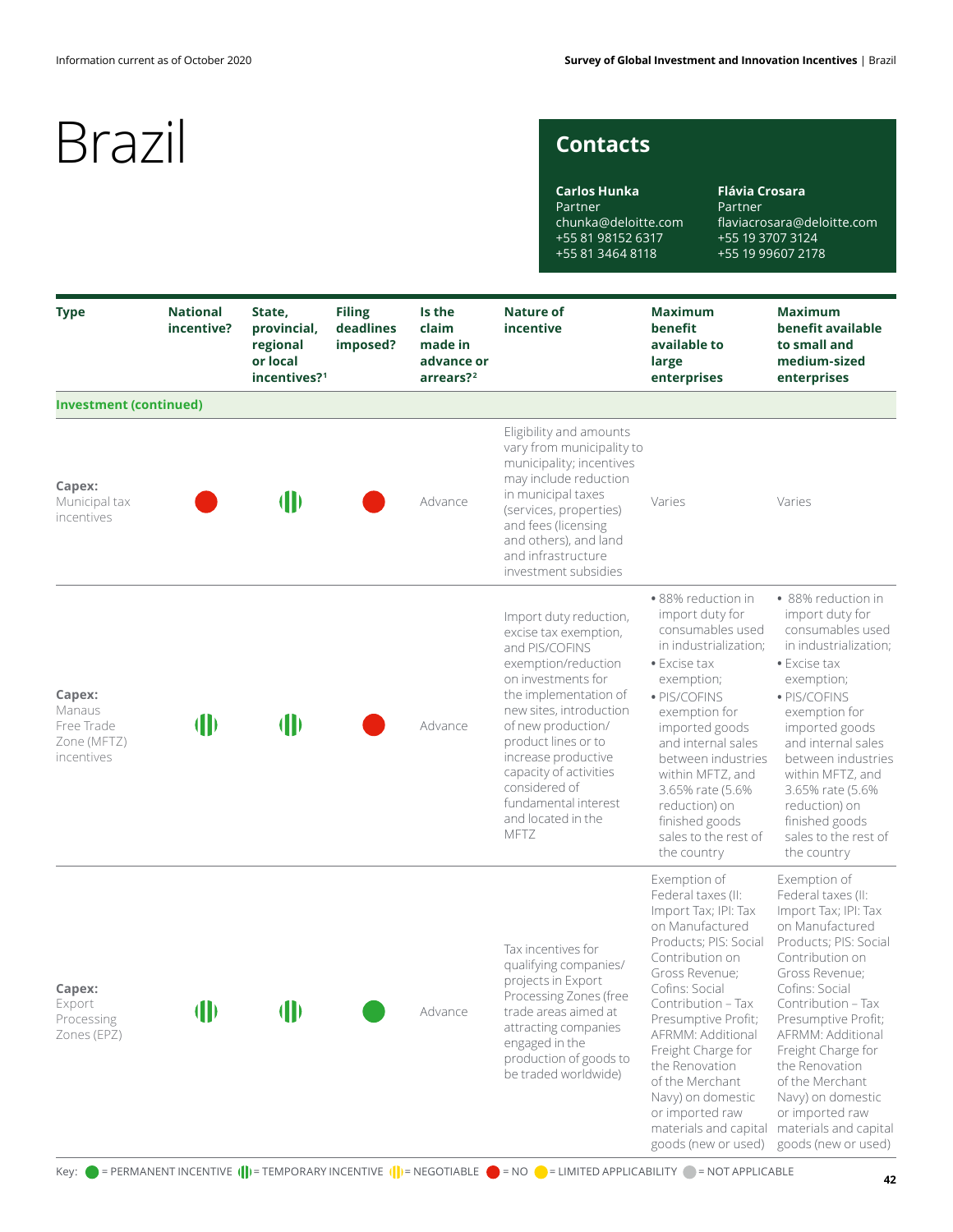# Brazil contacts

### **Country background**

The general IRPJ rate in Brazil is 34%. The incentives listed below are available for companies that operate under the Lucro Real tax regime (actual profit method), under which the company must generate a profit during the year in which the incentive is claimed.

Brazilian federal, regional, state, and municipal jurisdictions provide incentives that are focused on the development of new industrial and commercial businesses. Usually, the main entry criteria is capital expenditure (capex) investment; however, secondary criteria may include labor, training expenditures, social benefits and environmental investment.

## **Innovation Incentives**

## **Research & development (R&D)**

## **Nature of incentives**

**Super deduction and enhanced super deduction** The super deduction is equal to 160% of the total R&D expenditure.

If the entity increases the number of researchers dedicated exclusively to research projects by up to 5% in a given year, the super deduction increases to 170%, and if headcount increases by more than 5% in a given year, the super deduction increases to 180% of qualifying expenses. Employees who relocate internally to work exclusively on qualified research projects may be taken into account in calculating the increase in the number of researchers. Unused deductions may not be carried forward or back.

## **Enhanced super deduction for patents**

An extra 20% deduction is allowed for qualifying costs incurred in developing a patent, but the super deduction is granted only if the patent is registered. Since the taxpayer's eligibility for claiming the super deduction is delayed until the patent is registered, few taxpayers take advantage of this provision. Unused deductions may not be carried forward or back.

## **Depreciation/amortization**

For income tax purposes, 100% depreciation is allowed in the year of acquisition of new machinery, equipment, and instruments dedicated to R&D, as well as 100% amortization for intangibles used in R&D.

## **Eligible industries and qualifying costs**

Eligibility is broad and is not limited to particular industries.

Activities undertaken to achieve technological innovation qualify for the R&D tax incentives. These activities include designing new products or processes, as well as the addition of new functionalities or characteristics to a product or process, resulting in incremental

**Carlos Hunka** Partner chunka@deloitte.com +55 81 98152 6317 +55 81 3464 8118

**Flávia Crosara** Partner flaviacrosara@deloitte.com +55 19 3707 3124 +55 19 99607 2178

improvements in quality or productivity. Software development qualifies as an R&D activity if it is undertaken to advance scientific or technical goals.

R&D expenditure includes wages, salaries, and certain payments made to third parties (e.g., laboratory tests, etc.) that are directly attributable to the conduct of qualified R&D activities.

The Brazilian tax authorities have issued guidance on the following issues:

**Professionals partially dedicated to R&D:** Where applicable, employment contracts of employees that are partially dedicated to qualifying research projects should specifically indicate that the employees work as researchers in technological innovation projects. If the employment agreement is not specific as to these activities, expenses connected with the employees that are partially dedicated to R&D cannot be included in the R&D tax incentive calculation.

**R&D subcontracting:** Tax incentives for subcontracting expenses are limited to the following:

- **•** Contracts with service providers, provided the hiring company assumes the responsibility for enterprise risk management and control of project expenditure;
- **•** Payments made to small businesses for the implementation of research projects, even if the subcontracted party participates in the profitability of the final economic results of the project; and
- **•** Part of the qualified expense amounts incurred for contracted technical services, such as laboratory trials and testing, provided the taxpayer does not participate in the execution of the services.

Expenses related to administrative and indirect services are not eligible even if they are associated with a research project. Such expenses include security, cleaning, maintenance, library, and documentation services, as well as coordination, administration, and financial monitoring of research projects.

## **Rota 2030**

Automotive manufacturers, importers, auto parts manufacturers, and companies carrying out certain strategic automotive-related R&D activities in Brazil may be eligible for the following tax incentives for a five-year period (which may be renewed twice):

**•** An additional income tax deduction for R&D expenditure (equal to 34% of 30%–45% of R&D expenditure incurred in Brazil) as from 1 January 2019;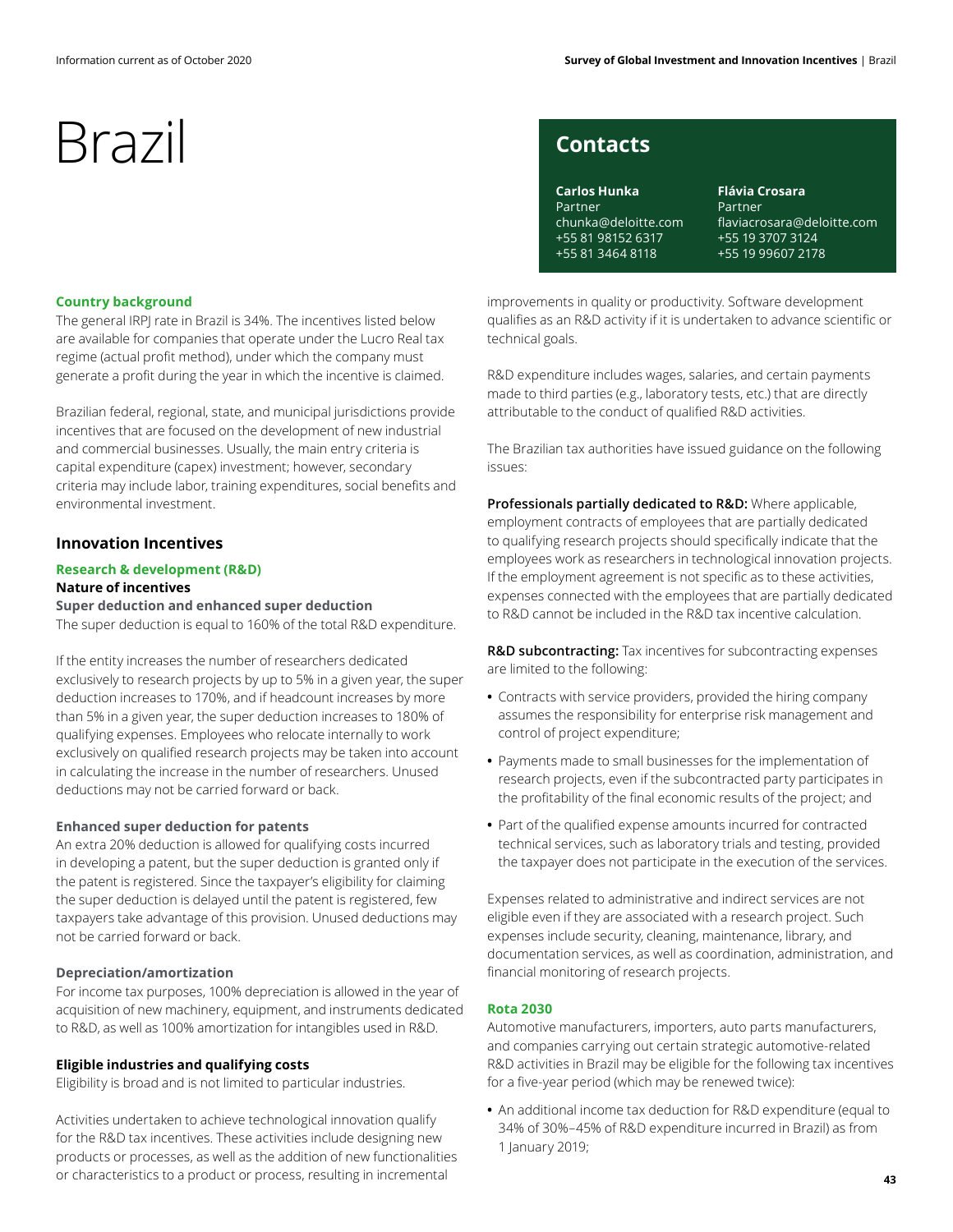# Brazil contacts

- An exemption from import duty as from 1 January 2019 for imported parts and components (where no national equivalent is available) to be used in the manufacturing of automotive products; and
- **•** A 1% or 2% reduction of the IPI (excise tax) on vehicles that meet certain requirements related to energy efficiency and other performance indicators, as from 1 January 2022.

The income tax deduction may be applied in conjunction with other tax incentives (such as specific IPI deemed credits for companies involved in R&D, benefits granted in the free trade zone in Manaus, IPI deemed credits for companies located in the North and Northeast regions, and certain R&D-related incentives).

To benefit from the Rota 2030 incentives, the company must meet the following requirements:

- **•** Be in compliance with federal tax rules;
- **•** Spend on R&D the minimum percentage of gross revenue from sales of products and services per calendar year indicated in the following table:

| Minimum revenue percentage                                                                                                                                                                               | 2019  | 2020  | 2021 | 2022  | 2023  |
|----------------------------------------------------------------------------------------------------------------------------------------------------------------------------------------------------------|-------|-------|------|-------|-------|
| Companies that produce/import<br>cars and auto parts or strategic<br>systems for the production of<br>such vehicles and auto parts or<br>new strategic solutions applicable<br>to mobility and logistics | 0.70% | 0.85% | 1%   | 1 2%  | 1 2%  |
| Companies that produce trucks<br>and heavy vehicles                                                                                                                                                      | 0.40% | 0.50% | 0.6% | 0.75% | 0.75% |

- **•** Be subject to income tax and have elected the actual profit method; and
- **•** Have a separate cost center for R&D.

## **Intellectual property (IP) and jurisdictional restrictions**

Only expenditure incurred in Brazil is eligible for the incentives (except for the reduction in the IPI (tax on industrial profits) discussed below). The resulting IP does not have to be held within Brazil.

## **Other considerations**

To qualify for the super deduction, a company must have a tax clearance certificate for the entire calendar year in which the incentive is taken.

The total amount of the tax incentive must be reported on the income tax return (ECF - Digital Tax Bookkeeping) by the end of July of the following fiscal year (the 30 July 2020 deadline has been

**Carlos Hunka** Partner chunka@deloitte.com +55 81 98152 6317 +55 81 3464 8118

**Flávia Crosara** Partner flaviacrosara@deloitte.com +55 19 3707 3124 +55 19 99607 2178

postponed to 30 September 2020). Technical information on the R&D activities/projects of the relevant fiscal year must be reported annually on the MCTI R&D online form by the end of July of the following fiscal year (the 30 July 2020 deadline has been postponed to 30 November 2020).

Specific accounting controls are required, i.e., the chart of accounts must present specific accounts indicating the R&D expenditure. The tax authorities require an internal control of costs and expenses for each R&D project, using consistent and standardized criteria throughout the fiscal year, and a detailed and specific recording of all expenditure.

A group of technical specialists will conduct a technical review of the claims, as well as the alignment of the nature and costs of the activities.

Equipment, machinery, and tools used exclusively for R&D may be deducted at the time the expense is paid or incurred. The depreciation expense recognized for accounting purposes must be added back on the income tax computation. However, if assets initially acquired for use in R&D activities are subsequently sold or used for other activities, the difference between the expenses paid or incurred and the expenses already added back must be added back to the income tax computation in the period the asset is sold or used for other activities.

Equipment, machinery, and tools that are used exclusively for R&D receive a 50% reduction of the IPI due. This incentive must be claimed at the time the research-related equipment, machinery, or tools are acquired.

## **ITC incentive**

In December 2019, new legislation was issued for tax incentives related to IT companies and a decree regulating the program was published in May 2020. In general terms, the new legislation replaced the excise tax (IPI) incentives for information, technology, and communications (ITC) products, by introducing a federal tax credit of up to 13.65% of the amount invested in R&DI to be offset against other federal taxes due.

Companies that develop or produce ITC goods and services according to their respective PPBs (Basic Productive Processes) and invest at least 4% of gross revenues in R&DI activities are eligible for this credit. The amount is deducted from the basis of the corporate income tax and social contribution on net income and may be carried forward for up to five years.